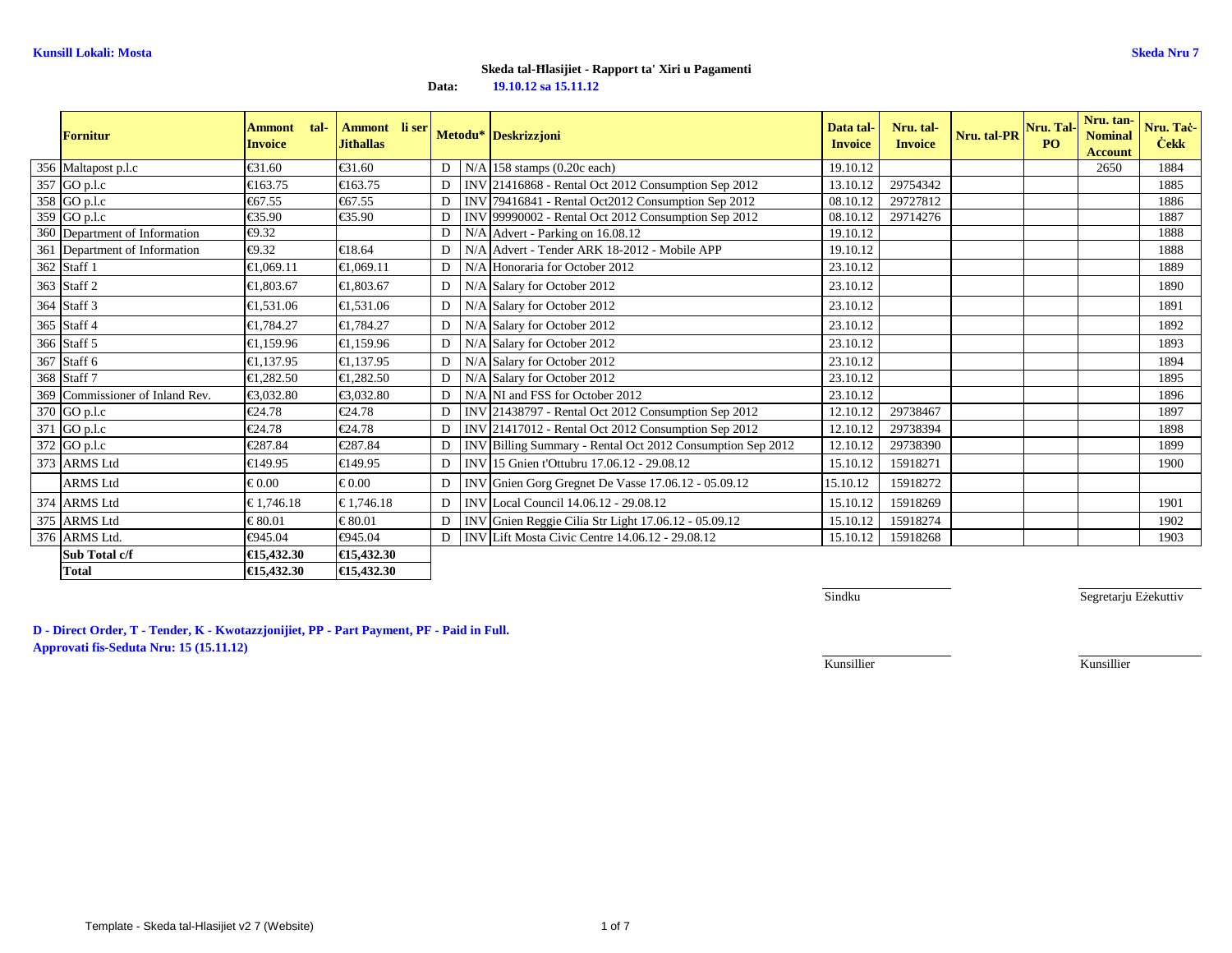| <b>Fornitur</b>                           | <b>Ammont tal-</b><br><b>Invoice</b> | Ammont li ser<br><b>Jithallas</b> |                |            | Metodu* Deskrizzjoni                                                | Data tal-<br><b>Invoice</b> | Nru. tal-<br><b>Invoice</b> | Nru. tal-PR | Nru. Tal-<br>P <sub>O</sub> | Nru. tan-<br><b>Nominal</b><br><b>Account</b> | Nru. Taċ-<br><b>Cekk</b> |
|-------------------------------------------|--------------------------------------|-----------------------------------|----------------|------------|---------------------------------------------------------------------|-----------------------------|-----------------------------|-------------|-----------------------------|-----------------------------------------------|--------------------------|
| 378 GO p.l.c                              | €26.55                               | €26.55                            |                |            | D   INV 21412782 - Rental Oct 2012 Consumption Sep 2012             | 12.10.1                     | 29738366                    |             |                             |                                               | 1904                     |
| 379 Assocjazzjoni tal-Kunsilli Lokali     | €200.00                              | €200.00                           | $\mathbf{D}$   |            | N/A Laqgha ghall-Kunsilliera 10.11.12                               | 25.10.12                    |                             |             |                             |                                               | 1905                     |
| 380 Government Property Department        | €6.505.94                            | €6.505.94                         | D              |            | INV Council Premises Rent $04/10/12 - 03/10/3$                      | 18.10.12                    | 882899                      |             |                             |                                               | 1906                     |
| 381 Paragon Ltd.                          | €1,510.40                            | €1,510.40                         |                |            | INV Project Management - Archaeotur                                 | 12.10.12                    | 1942                        |             |                             |                                               | 1907                     |
| 382 Leo's Garage Paramount                | €76.70                               | €76.70                            | D              |            | INV Transport Services - Mosta Day Cutre 16.05.12                   | 26.06.12                    |                             |             |                             |                                               | 1908                     |
| 383 Paragon Ltd.                          | €1,510.40                            | €1,510.40                         | $\mathbf T$    | <b>INV</b> | Project Management - Archaeotur                                     | 04.09.12                    | 1920                        |             |                             |                                               | 1909                     |
| 394 Maltapost p.l.c                       | €80.00                               | €80.00                            | D <sub>1</sub> |            | $N/A$ 400 stamps (0.20c each)                                       | 01.11.12                    |                             |             |                             |                                               | 1910                     |
| 395 Heritage Malta A/C 4433633241944001   | €7,817.54                            | €7.817.54                         |                |            | N/ADeposit in A/C HSBC Bank, Merchant Str Valletta 4433633241944001 | 01.11.12                    |                             |             |                             |                                               | 1911                     |
| 396 Philip Azzopardi                      | €650.00                              | €650.00                           | T              | <b>INV</b> | Use of Van HGV 017 - Oct 2012                                       | 31.10.12                    | 10/12                       |             |                             | 3056                                          | 1912                     |
| 397 Philip Azzopardi                      | €2,233.79                            | €2,233.79                         |                |            | INV Service of Maintenance Hand / Office Messenge - Oct 2012        | 31.10.12                    | 10/12                       |             |                             | 3056                                          | 1913                     |
| 398 Permanent Sec Min for Home Affairs    | €50.00                               | €50.00                            | D.             |            | INV Advert re Tender 11/12                                          | 05.11.12                    |                             |             |                             |                                               | 1914                     |
| 399 Cancelled                             |                                      |                                   |                |            |                                                                     |                             |                             |             |                             |                                               | 1915                     |
| 400 Department of Information             | €9.32                                | €9.32                             | $\mathbf{D}$   |            | INV Advert re Tender 11/12                                          | 05.11.12                    |                             |             |                             |                                               | 1916                     |
| 401 Nexia BT                              | €1.530.00                            | €1.530.00                         |                | <b>INV</b> | Accounting and auditing re archaeotur                               | 11/06/12                    |                             |             |                             |                                               | 1917                     |
| 402 Dr George Cassar                      | €1.135.00                            | €1,135.00                         |                | <b>INV</b> | Estimated cost re Paestum Fair - Archaetur                          | 11/06/12                    |                             |             |                             |                                               | 1918                     |
| $403$ Go pl                               | €29.50                               | €29.50                            | D              | <b>INV</b> | Domain name for 1 year                                              | 11/08/12                    |                             |             |                             |                                               | 1919                     |
| 404 DHL                                   | €140.11                              | €140.11                           | $\mathbf{D}$   | <b>INV</b> | Courier to Palermo - Archaeotur                                     | 11/09/12                    |                             |             |                             |                                               | 1920                     |
| 404 The Board Registrar-Tendering Appeals | €100.00                              | €100.00                           | $\overline{D}$ |            | N/A Half Payment re appeal KLM 05/2012                              | 09.11.12                    |                             |             |                             |                                               | 1921                     |
| 405 VOID                                  |                                      |                                   |                |            |                                                                     |                             |                             |             |                             |                                               |                          |
| 406 VOID                                  |                                      |                                   |                |            |                                                                     |                             |                             |             |                             |                                               |                          |
| 407 VOID                                  |                                      |                                   |                |            |                                                                     |                             |                             |             |                             |                                               |                          |
| 408 VOID                                  |                                      |                                   |                |            |                                                                     |                             |                             |             |                             |                                               |                          |
| Sub total c/f                             | €23,605.25                           | €23,605.25                        |                |            |                                                                     |                             |                             |             |                             |                                               |                          |
| Sub total b/f (page 1 of 7)               | €15,432.30                           | €15,432.30                        |                |            |                                                                     |                             |                             |             |                             |                                               |                          |
| <b>Total</b>                              | €39,037.55                           | €39,037.55                        |                |            |                                                                     |                             |                             |             |                             |                                               |                          |

**Sindku** 

Segretarju Eżekuttiv

**D - Direct Order, T - Tender, K - Kwotazzjonijiet, PP - Part Payment, PF - Paid in Full. Approvati fis-Seduta Nru: 15 (15.11.12)**

Kunsillier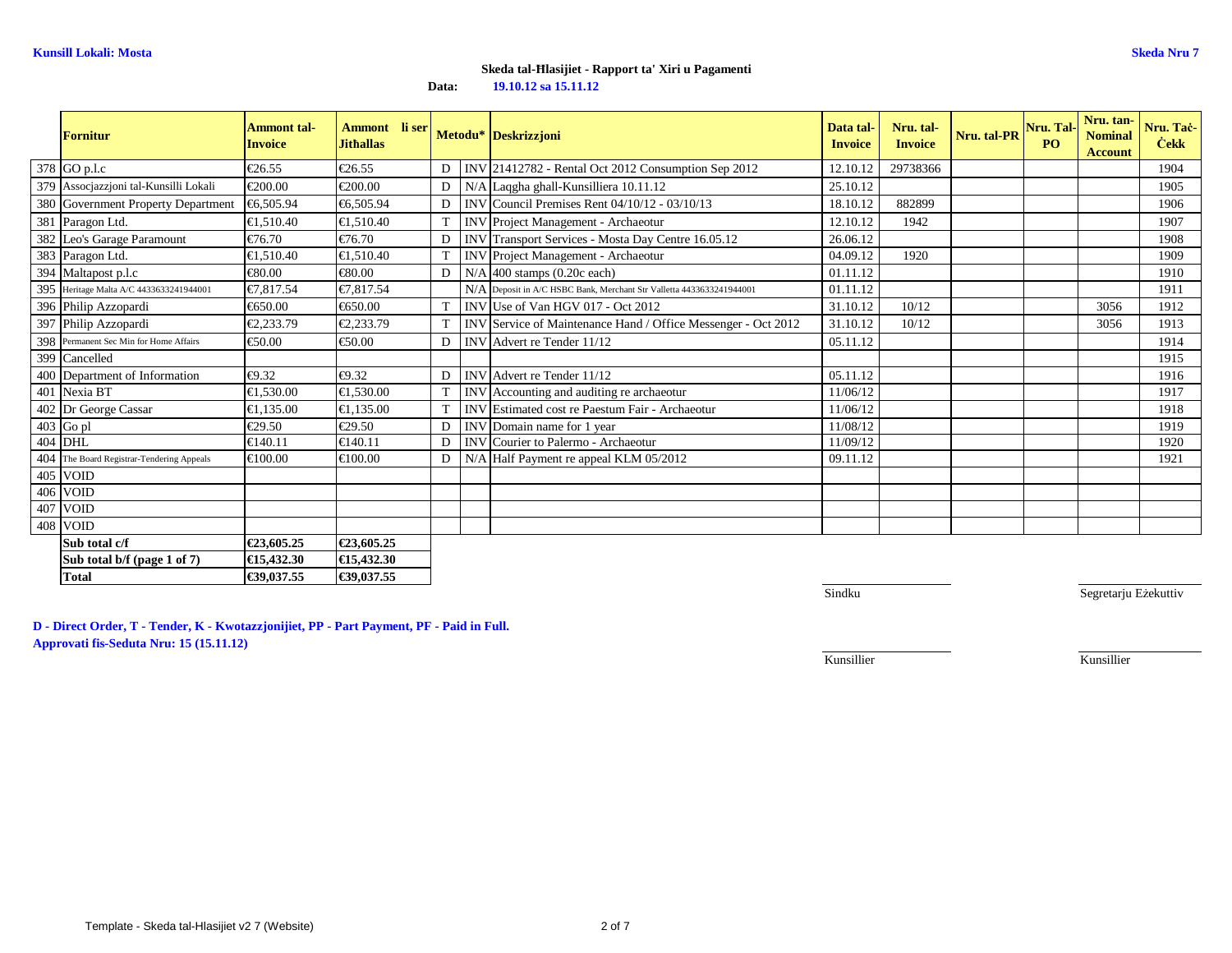| <b>Fornitur</b>                               | Ammont tal-<br><b>Invoice</b> | Ammont li ser<br><b>Jithallas</b> |   | Metodu* Deskrizzjoni                                                      | Data tal-<br><b>Invoice</b> | Nru. tal-<br><b>Invoice</b> | Nru. tal-PR | Nru. Tal-<br><b>PO</b> | Nru. tan-<br><b>Nominal</b><br><b>Account</b> | Nru. Taċ-<br><b>Cekk</b> |
|-----------------------------------------------|-------------------------------|-----------------------------------|---|---------------------------------------------------------------------------|-----------------------------|-----------------------------|-------------|------------------------|-----------------------------------------------|--------------------------|
| 409 Avalon Trading Agency Ltd.                | 158.22                        | €158.22                           | D | <b>INV</b> Various Maintenance Supplies                                   | 25.07.12                    | 9324                        |             | 207                    | 2210/002                                      | 1922                     |
| 410 Anna Maria Grech                          | 560.00                        | €560.00                           | T | INV Youth Work Services - August 2012                                     | 01.09.12                    | <b>MST LC 8/12</b>          |             |                        | 3365                                          | 1923                     |
| 411 A. Schembri                               | 120.00                        | €120.00                           | E | INV Hiring of 150 chairs + Transport for Jum il-Mosta                     | 23.09.12                    | 66                          |             | 215                    | 3361                                          | 1924                     |
| 412 Alberta Fire & Security Equipment<br>Ltd. | 88.93                         | €88.93                            | D | <b>INV Basic Service</b>                                                  | 26.09.12                    | 30098855                    |             | 223                    | 2340                                          | 1925                     |
| 413 B. Grima & Sons Ltd.                      | 348.10                        | €348.10                           | D | INV Hiring of Barriers + Transport for Jum il Mosta                       | 20.09.12                    | 3247                        |             | 122                    | 3361                                          | 1926                     |
| 414 Choc au lait                              | 954.35                        | €954.35                           | D | INV Catering for Jum il-Mosta                                             | 16.09.12                    | 8965583                     |             | 108                    | 3361                                          | 1927                     |
| 415 Charlie & Joseph Gauci                    | 5,570.72                      |                                   |   | INV Street Sweeping - Aug 12                                              | 31.08.12                    | 1077                        |             |                        | 3051                                          | 1928                     |
| 416 Charlie & Joseph Gauci                    | 5,570.72                      |                                   |   | INV Street Sweeping - Sep 12                                              | 20.09.12                    | 1079                        |             |                        | 3051                                          | 1928                     |
| 417 Charlie & Joseph Gauci                    | 420.00                        | €11,561.44                        |   | INV Collection of sand after storm in various streets in Mosta            | 30.09.12                    | 1080                        |             |                        | 3051                                          | 1928                     |
| 418 Clint Vella                               | 1,160.00                      |                                   | D | INV Cleaning Works at the Most Square on 22.08.12                         | 01.10.12                    |                             |             | 112                    | 3050                                          | 1929                     |
| 419 Clint Vella                               | 177.00                        | €1,337.00                         | E | INV Cleaning works of gutters, transport of bins & filling of water tanks | 10.10.12                    |                             |             | 246                    | 3050                                          | 1929                     |
| 420 Dennis Scicluna                           | 1.100.00                      | €1,100.00                         | D | INV Cutting of grass in Triq il-Bizbizija & Triq il-Bidnija               | 26.09.12                    |                             |             | 210                    |                                               | 1930                     |
| 421 My Destination Malta                      | 354.00                        | €354.00                           | D | INV Multimedia Profile with 360 Virtual Tour $\&10$ views)                | 04.09.12                    | MM12023                     |             | 106                    | 3110                                          | 1931                     |
| 422 Ell's Urban Services Ltd.                 | 3,364.40                      | 3,364.40                          |   | INV Patching in Triq il-Fuhhar                                            | 10.10.12                    | 08-05                       |             |                        | 2310/002                                      | 1932                     |
| 423 Ell's Urban Services Ltd.                 | 223.20                        | 223.20                            |   | INV Patching in Triq ir-Rebbiegha                                         | 10.10.12                    | 08-06                       |             |                        | 2310/002                                      | 1932                     |
| 424 Ell's Urban Services Ltd.                 | 1,911.60                      | 1,911.60                          |   | INV Patching in Triq l-Ortolan                                            | 10.10.12                    | 08-07                       |             |                        | 2310/002                                      | 1932                     |
| 425 Ell's Urban Services Ltd.                 | 3,454.40                      | 3,454.40                          |   | INV Patching in Triq il-Waqqafa                                           | 10.10.12                    | 08-08                       |             |                        | 2310/002                                      | 1932                     |
| 426 Ell's Urban Services Ltd.                 | 395.80                        | 395.80                            |   | INV Patching in Triq it-Tahhan                                            | 10.10.12                    | 08-09                       |             |                        | 2310/002                                      | 1932                     |
| 427 Ell's Urban Services Ltd.                 | 1,049.50                      | 1,049.50                          |   | INV Patching in Triq Ta' Vnezja                                           | 10.10.12                    | $08 - 10$                   |             |                        | 2310/002                                      | 1932                     |
| 428 Ell's Urban Services Ltd.                 | 236.00                        | 236.00                            |   | INV Patching in Triq Alofju Wignacourt                                    | 10.10.12                    | $08-11$                     |             |                        | 2310/002                                      | 1932                     |
| 429 Ell's Urban Services Ltd.                 | 737.20                        | 737.20                            |   | INV Patching in Triq il-Ballata                                           | 10.10.12                    | $08-12$                     |             |                        | 2310/002                                      | 1932                     |
| 430 Ell's Urban Services Ltd.                 | 737.90                        | 737.90                            |   | INV Patching in Triq Familja Cumbo                                        | 10.10.12                    | 08-13                       |             |                        | 2310/002                                      | 1932                     |
| Sub total c/f                                 | €28,692.04                    | €28,692.04                        |   |                                                                           |                             |                             |             |                        |                                               |                          |
| Sub total $b/f$ (page 2 of 7)                 | €39,037.55                    | €39,037.55                        |   |                                                                           |                             |                             |             |                        |                                               |                          |

**D - Direct Order, T - Tender, K - Kwotazzjonijiet, PP - Part Payment, PF - Paid in Full. Approvati fis-Seduta Nru: 15 (15.11.12)**

**Total €67,729.59 €67,729.59**

**Sindku** 

Segretarju Eżekuttiv

Kunsillier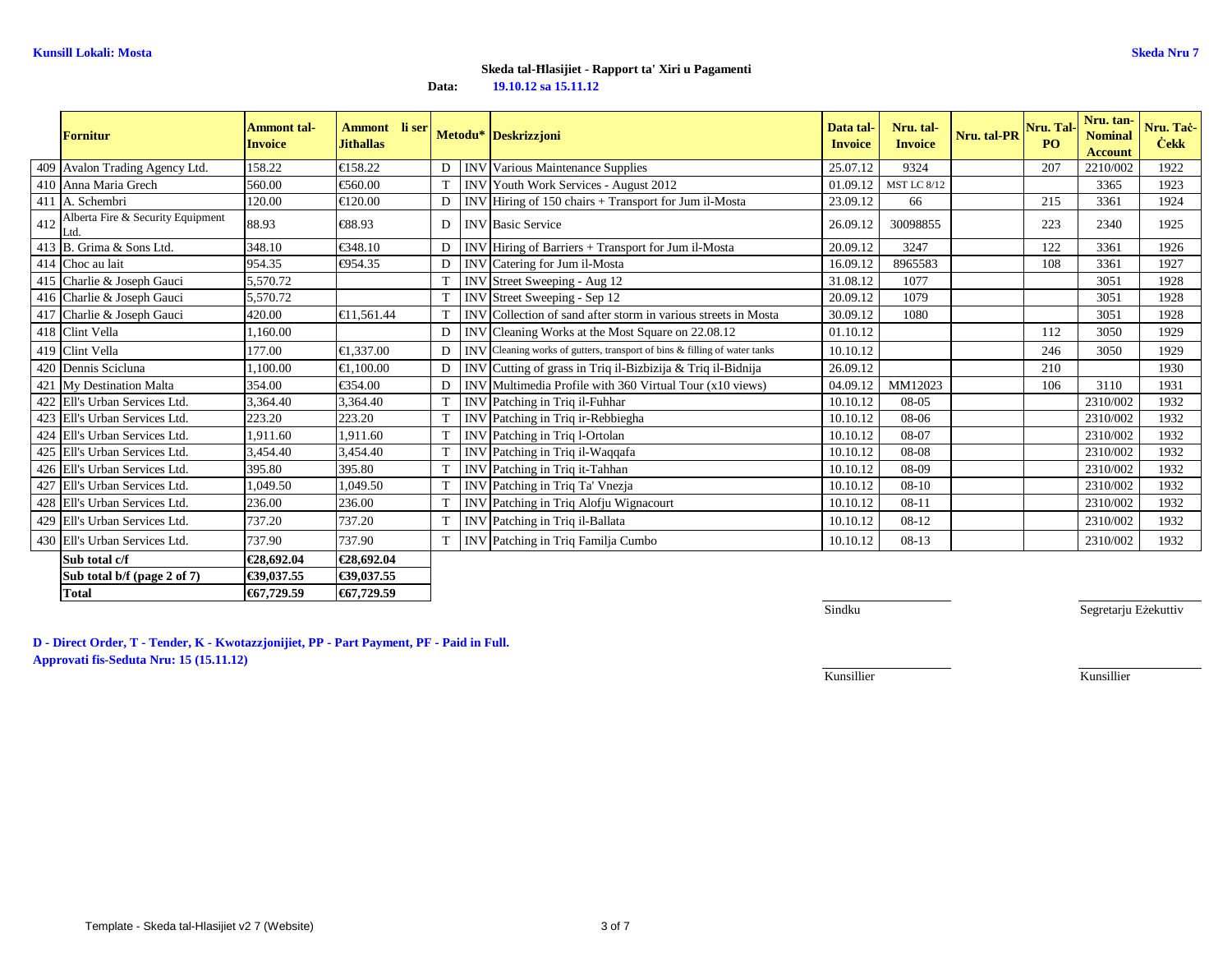|     | <b>Fornitur</b>                    | Ammont tal-<br><b>Invoice</b> | Ammont li ser<br><b>Jithallas</b> |             |            | Metodu* Deskrizzjoni                                           | Data tal-<br><b>Invoice</b> | Nru. tal-<br><b>Invoice</b> | Nru. tal-PR | Nru. Tal-<br>P <sub>O</sub> | Nru. tan-<br><b>Nominal</b><br><b>Account</b> | Nru. Tač-<br><b>Cekk</b> |
|-----|------------------------------------|-------------------------------|-----------------------------------|-------------|------------|----------------------------------------------------------------|-----------------------------|-----------------------------|-------------|-----------------------------|-----------------------------------------------|--------------------------|
|     | 431 Ell's Urban Services Ltd.      | 215.50                        | €215.50                           |             |            | INV Patching in Triq S. Fiteni                                 | 10.10.12                    | $08 - 14$                   |             |                             | 2310/002                                      | 1932                     |
| 432 | Environmental Landscapes Cons. Ltd | 3.380.83                      | €3.380.83                         |             |            | INV Cleaning and Maintenance of parks & gardens - Sept 12      | 30.09.12                    | 8982                        |             |                             | 3061                                          | 1933                     |
|     | 433 Galea Curmi Eng. Consultants   | 408.81                        |                                   | T           |            | <b>INV</b> Contract Manager fee July 2012                      | 31.07.12                    | 2504                        |             |                             | 3010                                          | 1934                     |
|     | 434 Galea Curmi Eng. Consultants   | 408.81                        |                                   |             |            | INV Contract Manager fee August 2012                           | 31.08.12                    | 2510                        |             |                             | 3010                                          | 1934                     |
|     | 435 Galea Curmi Eng. Consultants   | 408.81                        | €1.226.43                         | $\mathbf T$ |            | INV Contract Manager fee September 2012                        | 28.09.12                    | 2516                        |             |                             | 3010                                          | 1934                     |
|     | 436 Godfrey Duca                   | 250.00                        | €250.00                           | E           |            | INV 100 pieces of Metal Lapel badges for Mosta Local Council   | 29.09.12                    |                             |             | 116                         | 3690                                          | 1935                     |
|     | 437 Grupp Armar Marija Assunta     | 390.00                        |                                   | D           |            | INV Decoration of Pjazza Rotunda for Jum il-Mosta              | 22.09.12                    | 1-2012                      |             | 219                         | 3361                                          | 1936                     |
|     | 438 Grupp Armar Marija Assunta     | 503.40                        | €893.40                           | D           |            | INV Supply of new Mosta flag for Jum il-Mosta                  | 22.09.12                    | 2-2012                      |             | 220                         | 3361                                          | 1936                     |
|     | 439 Jsigns                         | 888.78                        | €888.78                           | D           |            | INV Printing Billboards and installation + Posters A3          | 27.09.12                    | 1104                        |             | 214                         | 3361                                          | 1937                     |
|     | 440 Key Services                   | 2,442.60                      | €2,442.60                         | $\Gamma$    |            | INV IT Support during Jan and Feb 12                           | 13.04.12                    | 312289                      |             |                             | 3110                                          | 1938                     |
|     | 441 Koperattiva Tabelli u Sinjali  | 344.99                        |                                   | D           |            | <b>INV</b> Traffic Signs                                       | 20.02.12                    | 15991                       |             |                             | 3059                                          | 1939                     |
|     | 442 Koperattiva Tabelli u Sinjali  | 20.43                         |                                   | D           |            | <b>INV</b> Road Markings                                       | 01.03.12                    | 16101                       |             |                             | 2365                                          | 1939                     |
|     | 443 Koperattiva Tabelli u Sinjali  | 185.25                        |                                   | D           |            | <b>INV</b> Traffic Signs                                       | 05.03.12                    | 16069                       |             |                             | 3059                                          | 1939                     |
|     | 444 Koperattiva Tabelli u Sinjali  | 131.05                        | €681.72                           | D           | <b>INV</b> | <b>Traffic Signs</b>                                           | 29.03.12                    | 16249                       |             |                             | 3059                                          | 1939                     |
|     | 445 L.A. Sana Casa Ltd.            | 3.446.13                      | €3,446.13                         | $\mathbf T$ |            | INV Pumbing & Electrical Works at Bistra Complex & Others      | 02.10.12                    | 21/INV321/12                |             |                             |                                               | 1940                     |
|     | 446 Leo's Garage Paramount         | 300.28                        |                                   | D           |            | INV Transport for Day Cenre for July 12                        | 31.07.12                    | 24794                       |             |                             | 3364                                          | 1941                     |
|     | 447 Leo's Garage Paramount         | 244.86                        |                                   | D           |            | INV Transport for Day Cenre for Aug 12                         | 31.08.12                    | 24858                       |             |                             | 3364                                          | 1941                     |
|     | 448 Leo's Garage Paramount         | 244.94                        | €790.08                           | D           |            | INV Transport for Day Cenre for Sep 12                         | 30.09.12                    | 24923                       |             |                             | 3364                                          | 1941                     |
|     | 449 Mario Mallia                   | 76.59                         | €76.59                            | D           |            | INV Road Traffic Mirror of 70cm                                | 14.08.12                    | 1410                        |             | 71                          | 3059                                          | 1942                     |
|     | 450 Malta Information Technology   | 416.85                        | €416.85                           | E           |            | INV Maintenance & Support of Wide Area Connectivity Oct-Dec 12 | 09.10.12                    | SIN026938                   |             |                             | 3110                                          | 1943                     |
|     | 451 MED Design Associates          | 1,743.11                      |                                   |             |            | <b>INV</b> Professional Fees for Triq id-Dawr                  | 17.08.12                    | 30005990                    |             |                             | 3130                                          | 1944                     |
|     | 452 MED Design Associates          | 186.15                        | €1,929.26                         |             |            | <b>INV</b> Professional Fees for Triq 1-Istringell             | 17.08.12                    | 30005991                    |             |                             | 3130                                          | 1944                     |
|     | Sub total c/f                      | €16.638.17                    | €16,638.17                        |             |            |                                                                |                             |                             |             |                             |                                               |                          |
|     | Sub total b/f (page 3 of 7)        | €67,729.59                    | €67,729.59                        |             |            |                                                                |                             |                             |             |                             |                                               |                          |

**Sindku** 

Segretarju Eżekuttiv

**D - Direct Order, T - Tender, K - Kwotazzjonijiet, PP - Part Payment, PF - Paid in Full.Approvati fis-Seduta Nru: 15 (15.11.12)**

**Total €84,367.76 €84,367.76**

Kunsillier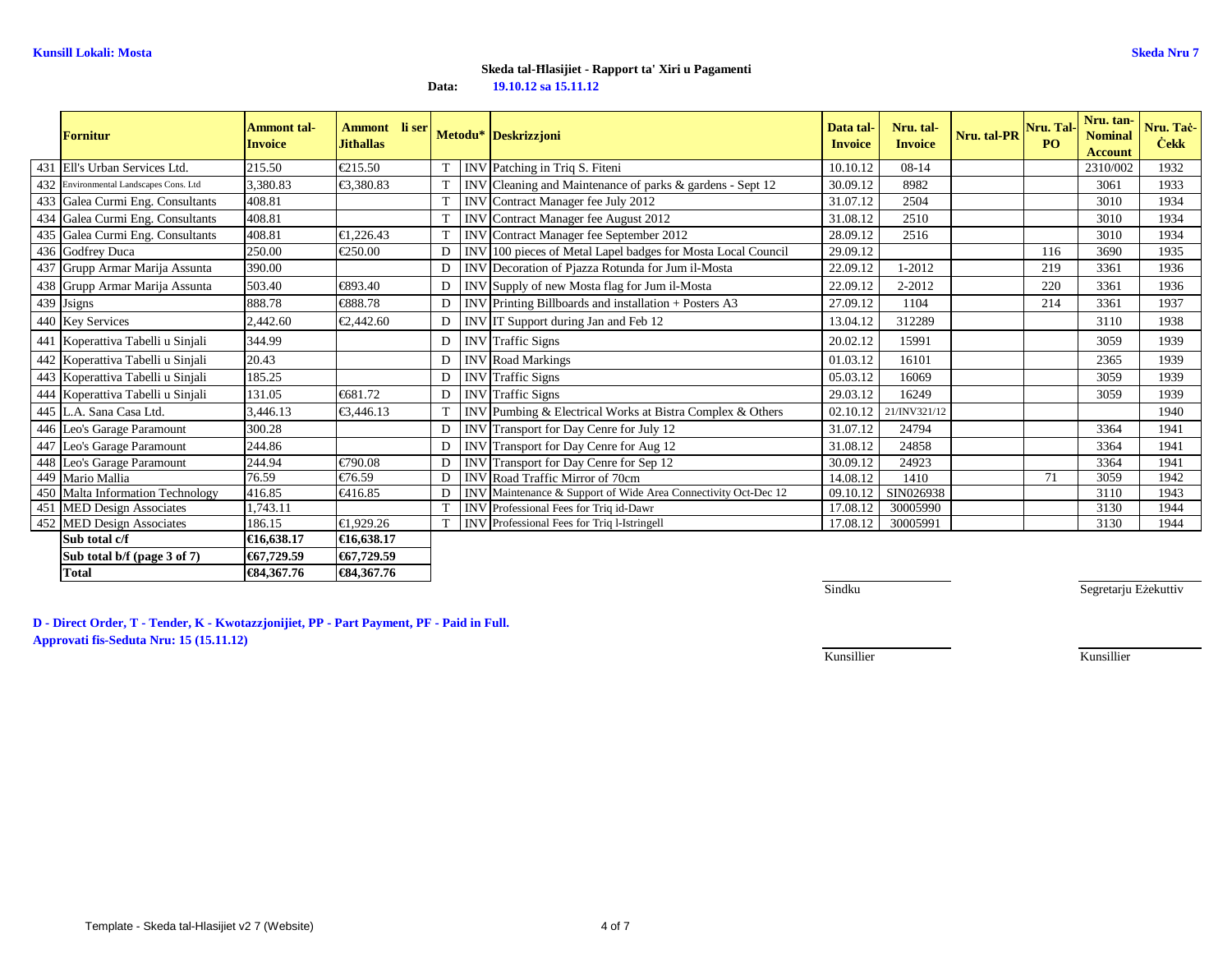| <b>Fornitur</b>                    | <b>Ammont tal-</b><br><b>Invoice</b> | Ammont li ser<br><b>Jithallas</b> |             | Metodu* Deskrizzjoni                                               | Data tal-<br><b>Invoice</b> | Nru. tal-<br><b>Invoice</b> | Nru. tal-PR | Nru. Tal-<br>P <sub>O</sub> | Nru. tan-<br><b>Nominal</b><br><b>Account</b> | Nru. Taċ-<br><b>Cekk</b> |
|------------------------------------|--------------------------------------|-----------------------------------|-------------|--------------------------------------------------------------------|-----------------------------|-----------------------------|-------------|-----------------------------|-----------------------------------------------|--------------------------|
| 453 Northern Cleaning Group Ltd.   | 121.44                               |                                   |             | INV Door to door collection for April 12 (remaining from chq 1719) | 30.04.12                    | $\overline{\mathcal{L}}$    |             |                             | 3041                                          | 1945                     |
| 454 Northern Cleaning Group Ltd.   | 1,053.85                             |                                   |             | INV Door to door collection for May 12 (remaining from chq 1719)   | 31.05.12                    | 5                           |             |                             | 3041                                          | 1945                     |
| 455 Northern Cleaning Group Ltd.   | 116.90                               | 1,292.19                          | T           | INV Door to door collection for June 12 (remaining from chq 1719)  | 30.06.12                    | 6                           |             |                             | 3041                                          | 1945                     |
| 456 Paul Abela                     | 1,160.00                             | €1,160.00                         | D           | <b>INV</b> Gazebos for Jum il-Mosta                                | 20.09.12                    | 3906                        |             | 121                         | 7315                                          | 1946                     |
| 457 Per. Sec. Min for Home Affairs | 185.00                               | €185.00                           | D           | INV Adverts-Tender 09-10/12, Quotation ARK 23-25/12                | 12.10.12                    |                             |             |                             |                                               | 1947                     |
| 458 R&G Hardware Stores            | 80.30                                |                                   | D           | <b>INV</b> Various Maintenance Supplies                            | 13.07.12                    | 30676                       |             | 212                         | 2210/002                                      | 1948                     |
| 459 R&G Hardware Stores            | 85.72                                |                                   | D           | <b>INV</b> Various Maintenance Supplies                            | 31.08.12                    | 30677                       |             | 242                         | 2210/002                                      | 1948                     |
| 460 R&G Hardware Stores            | 95.62                                | €261.64                           | D           | <b>INV</b> Various Maintenance Supplies                            | 14.09.12                    | 30678                       |             | 243                         | 2210/002                                      | 1948                     |
| 461 RTK Limited                    | 108.56                               | €108.56                           | D           | INV Radio Adverts for Jum il-Mosta                                 | 30.09.12                    | 1389-5                      |             | 137                         | 3361                                          | 1949                     |
| 462 Ronald Bezzina                 | 1,261.64                             | €1,261.64                         | $\mathbf T$ | INV Bulky Refuse Service - Sep 2012                                | 29.09.12                    | 40                          |             |                             |                                               | 1950                     |
| 463 Sherries Garden Centre         | 120.00                               | €120.00                           | D           | INV Flower Arrangement for Ambone for Jum 1-Mosta                  | 14.09.12                    | 24197                       |             | 111                         | 3361                                          | 1951                     |
| 464 Sign It Holdings Ltd           | 29.50                                | €29.50                            | D           | INV Directional Sign - Razzett tal-Markiz                          | 23.08.12                    | 2050                        |             | 263                         | 3059                                          | 1952                     |
| 465 Silver Star Transport Ltd.     | 141.60                               | €141.60                           | D           | INV Transport for Attivita' tal-Kunsilliera 29.09.12               | 30.09.12                    | 10002783                    |             | 231                         | 3360                                          | 1953                     |
| 466 Smart Office Supplies Ltd      | 107.88                               | €107.88                           | D           | INV Various groceries                                              | 01.08.12                    | 13033531                    |             | 72                          | 2220                                          | 1954                     |
| 467 The Lighthouse Keepers         | 31.34                                | 31.34                             | T           | <b>INV</b> Street Lighting Maintenance                             | 24.08.12                    | 1680                        |             |                             | 3010                                          | 1955                     |
| 468 The Lighthouse Keepers         | 5.92                                 | 5.92                              | T           | <b>INV</b> Street Lighting Maintenance                             | 24.08.12                    | 1679                        |             |                             | 3010                                          | 1955                     |
| 469 The Lighthouse Keepers         | 5.92                                 | 5.92                              | T           | <b>INV</b> Street Lighting Maintenance                             | 24.08.12                    | 1678                        |             |                             | 3010                                          | 1955                     |
| 470 The Lighthouse Keepers         | 5.92                                 | 5.92                              | T           | <b>INV</b> Street Lighting Maintenance                             | 24.08.12                    | 1677                        |             |                             | 3010                                          | 1955                     |
| 471 The Lighthouse Keepers         | 16.72                                | 16.72                             |             | <b>INV</b> Street Lighting Maintenance                             | 07.09.12                    | 1676                        |             |                             | 3010                                          | 1955                     |
| 472 The Lighthouse Keepers         | 39.06                                | 39.06                             |             | <b>INV</b> Street Lighting Maintenance                             | 24.08.12                    | 1675                        |             |                             | 3010                                          | 1955                     |
| 473 The Lighthouse Keepers         | 31.34                                | 31.34                             | T           | <b>INV</b> Street Lighting Maintenance                             | 24.08.12                    | 1674                        |             |                             | 3010                                          | 1955                     |
| Sub total c/f                      | €4,804.23                            | €4,804.23                         |             |                                                                    |                             |                             |             |                             |                                               |                          |
| Sub total b/f (page 4 of 7)        | €84,367.76                           | €84,367.76                        |             |                                                                    |                             |                             |             |                             |                                               |                          |
| <b>Total</b>                       | €89,171.99                           | €89,171.99                        |             |                                                                    |                             |                             |             |                             |                                               |                          |

**Sindku** 

Segretarju Eżekuttiv

**D - Direct Order, T - Tender, K - Kwotazzjonijiet, PP - Part Payment, PF - Paid in Full.Approvati fis-Seduta Nru: 15 (15.11.12)**

Kunsillier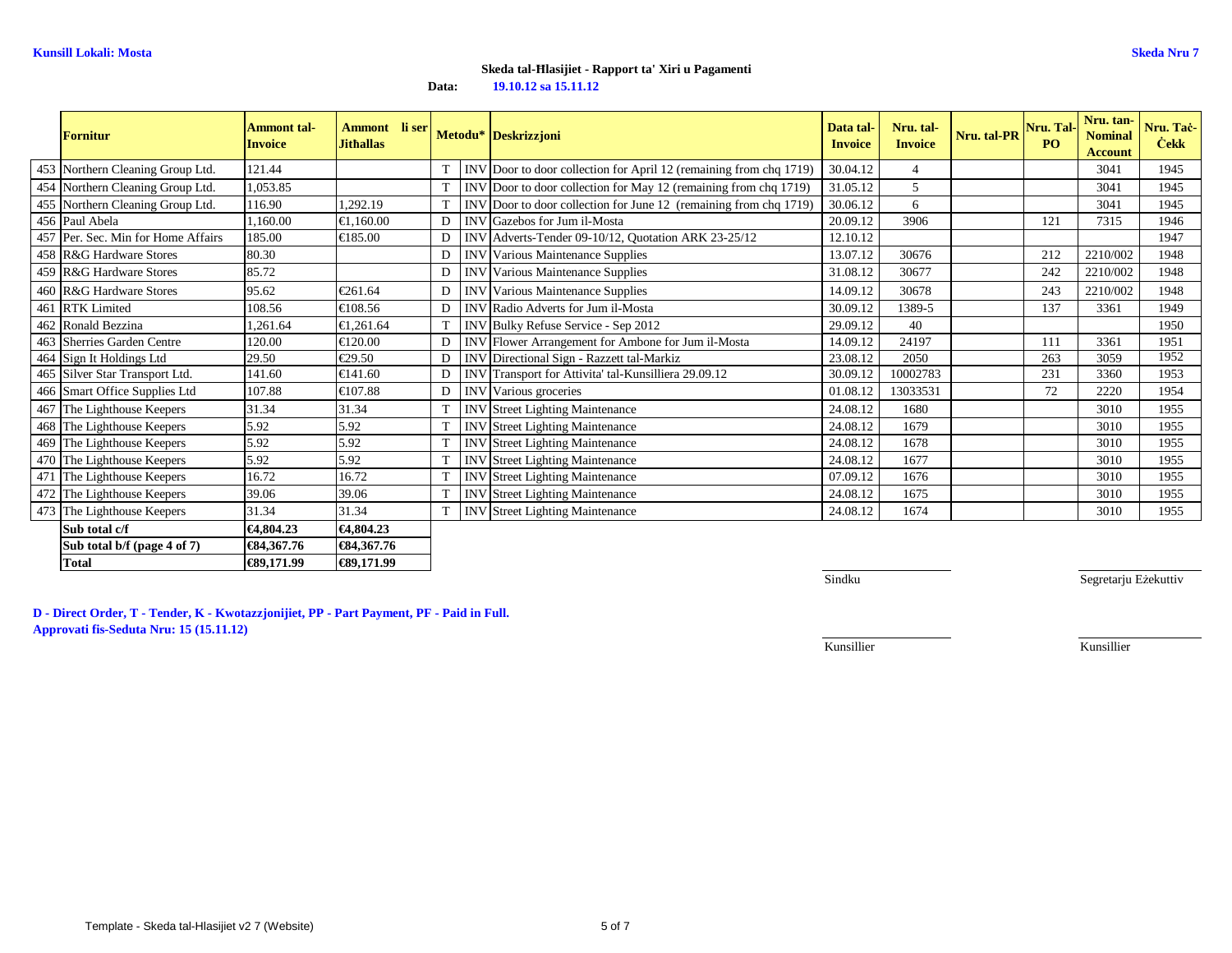|     | Fornitur                    | <b>Ammont tal-</b><br><b>Invoice</b> | Ammont li ser<br><b>Jithallas</b> |   | Metodu* Deskrizzjoni                   | Data tal-<br><b>Invoice</b> | Nru. tal-<br><b>Invoice</b> | Nru. tal-PR | Nru. Tal-<br><b>PO</b> | Nru. tan-<br><b>Nominal</b><br><b>Account</b> | Nru. Taċ-<br><b>Cekk</b> |
|-----|-----------------------------|--------------------------------------|-----------------------------------|---|----------------------------------------|-----------------------------|-----------------------------|-------------|------------------------|-----------------------------------------------|--------------------------|
|     | 474 The Lighthouse Keepers  | 35.62                                | 35.62                             |   | <b>INV</b> Street Lighting Maintenance | 24.08.12                    | 1673                        |             |                        | 3010                                          | 1955                     |
|     | 475 The Lighthouse Keepers  | 18.81                                | 18.81                             |   | <b>INV</b> Street Lighting Maintenance | 24.08.12                    | 1672                        |             |                        | 3010                                          | 1955                     |
|     | 476 The Lighthouse Keepers  | 48.85                                | 48.85                             | T | <b>INV</b> Street Lighting Maintenance | 24.08.12                    | 1671                        |             |                        | 3010                                          | 1955                     |
|     | 477 The Lighthouse Keepers  | 33.08                                | 33.08                             |   | <b>INV</b> Street Lighting Maintenance | 24.08.12                    | 1670                        |             |                        | 3010                                          | 1955                     |
|     | 478 The Lighthouse Keepers  | 6.28                                 | 6.28                              | T | <b>INV</b> Street Lighting Maintenance | 24.08.12                    | 1669                        |             |                        | 3010                                          | 1955                     |
|     | 479 The Lighthouse Keepers  | 70.81                                | 70.81                             | T | <b>INV</b> Street Lighting Maintenance | 24.08.12                    | 1668                        |             |                        | 3010                                          | 1955                     |
|     | 480 The Lighthouse Keepers  | 33.75                                | 33.75                             |   | <b>INV Street Lighting Maintenance</b> | 24.08.12                    | 1667                        |             |                        | 3010                                          | 1955                     |
| 481 | The Lighthouse Keepers      | 33.08                                | 33.08                             | T | <b>INV</b> Street Lighting Maintenance | 24.08.12                    | 1666                        |             |                        | 3010                                          | 1955                     |
|     | 482 The Lighthouse Keepers  | 31.34                                | 31.34                             |   | INV Street Lighting Maintenance        | 22.08.12                    | 1664                        |             |                        | 3010                                          | 1955                     |
|     | 483 The Lighthouse Keepers  | 33.75                                | 33.75                             | T | <b>INV</b> Street Lighting Maintenance | 22.08.12                    | 1663                        |             |                        | 3010                                          | 1955                     |
|     | 484 The Lighthouse Keepers  | 55.62                                | 55.62                             |   | <b>INV</b> Street Lighting Maintenance | 22.08.12                    | 1662                        |             |                        | 3010                                          | 1955                     |
|     | 485 The Lighthouse Keepers  | 35.18                                | 35.18                             |   | <b>INV</b> Street Lighting Maintenance | 22.08.12                    | 1661                        |             |                        | 3010                                          | 1955                     |
|     | 486 The Lighthouse Keepers  | 29.59                                | 29.59                             | T | <b>INV Street Lighting Maintenance</b> | 22.08.12                    | 1660                        |             |                        | 3010                                          | 1955                     |
|     | 487 The Lighthouse Keepers  | 5.92                                 | 5.92                              | T | <b>INV</b> Street Lighting Maintenance | 22.08.12                    | 1659                        |             |                        | 3010                                          | 1955                     |
|     | 488 The Lighthouse Keepers  | 49.51                                | 49.51                             | T | <b>INV</b> Street Lighting Maintenance | 22.08.12                    | 1658                        |             |                        | 3010                                          | 1955                     |
|     | 489 The Lighthouse Keepers  | 46.36                                | 46.36                             |   | <b>INV</b> Street Lighting Maintenance | 22.08.12                    | 1657                        |             |                        | 3010                                          | 1955                     |
|     | 490 The Lighthouse Keepers  | 43.77                                | 43.77                             | T | <b>INV Street Lighting Maintenance</b> | 22.08.12                    | 1656                        |             |                        | 3010                                          | 1955                     |
|     | 491 The Lighthouse Keepers  | 46.28                                | 46.28                             |   | <b>INV</b> Street Lighting Maintenance | 22.08.12                    | 1654                        |             |                        | 3010                                          | 1955                     |
|     | 492 The Lighthouse Keepers  | 31.95                                | 31.95                             | T | <b>INV</b> Street Lighting Maintenance | 22.08.12                    | 1653                        |             |                        | 3010                                          | 1955                     |
|     | 493 The Lighthouse Keepers  | 5.92                                 | 5.92                              |   | <b>INV Street Lighting Maintenance</b> | 22.08.12                    | 1652                        |             |                        | 3010                                          | 1955                     |
|     | 494 The Lighthouse Keepers  | 20.89                                | 20.89                             |   | <b>INV</b> Street Lighting Maintenance | 18.07.12                    | 1650                        |             |                        | 3010                                          | 1955                     |
|     | 495 The Lighthouse Keepers  | 31.98                                | 31.98                             |   | <b>INV</b> Street Lighting Maintenance | 18.07.12                    | 1649                        |             |                        | 3010                                          | 1955                     |
|     | Sub total c/f               | €748.34                              | €748.34                           |   |                                        |                             |                             |             |                        |                                               |                          |
|     | Sub total b/f (page 5 of 7) | €89,171.99                           | €89,171.99                        |   |                                        |                             |                             |             |                        |                                               |                          |

Sindku

Segretarju Eżekuttiv

**D - Direct Order, T - Tender, K - Kwotazzjonijiet, PP - Part Payment, PF - Paid in Full.Approvati fis-Seduta Nru: 15 (15.11.12)**

€89,920.33

Kunsillier

Kunsillier

**Total €89,920.33 €89,920.33**